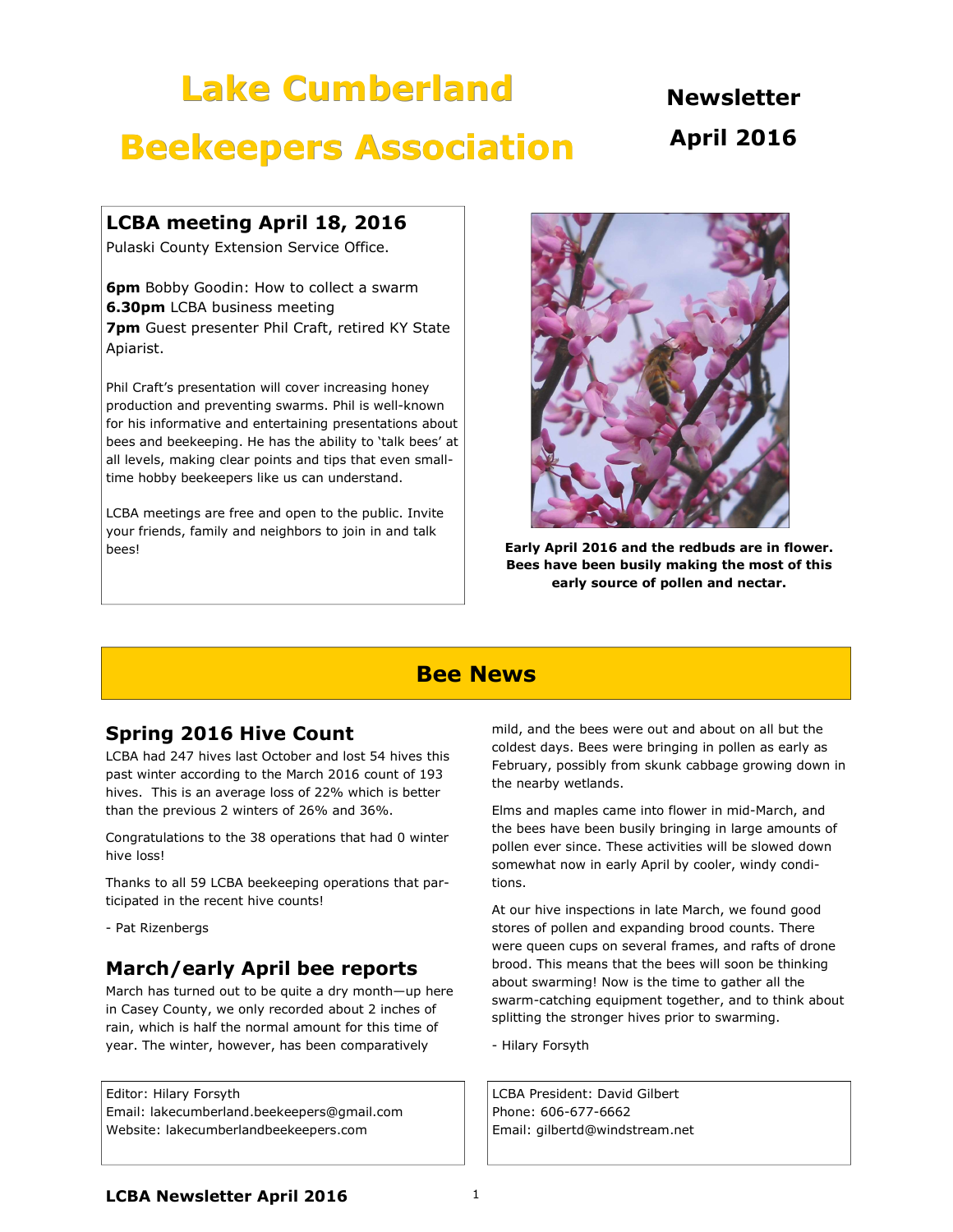### Saturday, April 16, 2016: Big South Fork Beekeepers Association Field Day

Big South For Beekeepers Association in Whitley City invites members of LCBA to their annual Field Day to be held on Saturday, April 16 at the Sand Hill Camp beginning at 10:00 EST. Meats (grilled hamburgers and hot dots), drinks, and paper products are provided free of charge for lunch but guests are expected to bring a dish or desert. The morning is outdoor classes on various beekeeping topics and following lunch you will need a veil and/or suit to inspect hives!

Directions: To get there from Somerset: Go south on HWY 27 and as you get close to Whitley City turn left at a flashing light onto HWY 700. Proceed 5-6 miles and Sand Hill Camp is located on the left. This event is well worth the drive! Hope to see you there! - Pat Rizenbergs

#### Sunday, April 17, 2016:

### Earth Day at Somerset Community College, 1-4.30pm

LCBA will be hosting a table at Earth Day on April 17, with information for the public about bees and the LCBA observation hive on display.

### Monday, April 18, 2016:

### LCBA April Meeting, 6-8.30pm

Phil Craft, former KY State Apiarist, is the guest speaker at the LCBA monthly meeting at Pulaski County Extension Office, 6pm (details on first page)

## LCBA outreach

### Somerset Green Living Fair

LCBA President David Gilbert's presentation on "Beginning Beekeeping" at the Somerset Green Living Fair on Saturday, April 2, 2016

On April 2nd the LCBA provided a 90-minute class onbeginning beekeeping to 35 attendees at the 2016 Green Living Fair on the grounds of the Rural Economic Development Center in Somerset. As instructor, I was pleasantly surprised by the assistance of our immediate past-president and current Kentucky State Beekeepers Association President Ray Tucker who was attending the fair and graciously helped me with the presentation.

A power point presentation was utilized from the Ohio State Beekeepers' Association slides on beginning beekeeping. President Tucker presented a visual aid of our educational hive frames and I provided hands on hive boxes, hardware components, drawn frames and equipment.

The main emphasis during the lecture consisted of resources available for beginning beekeeping through instructional books, periodicals, websites and local mentors.

Many attendees stated they would start their beekeep-



ing endeavors soon and become members of the LCBA to receive local instruction from fellow members

- David Gilbert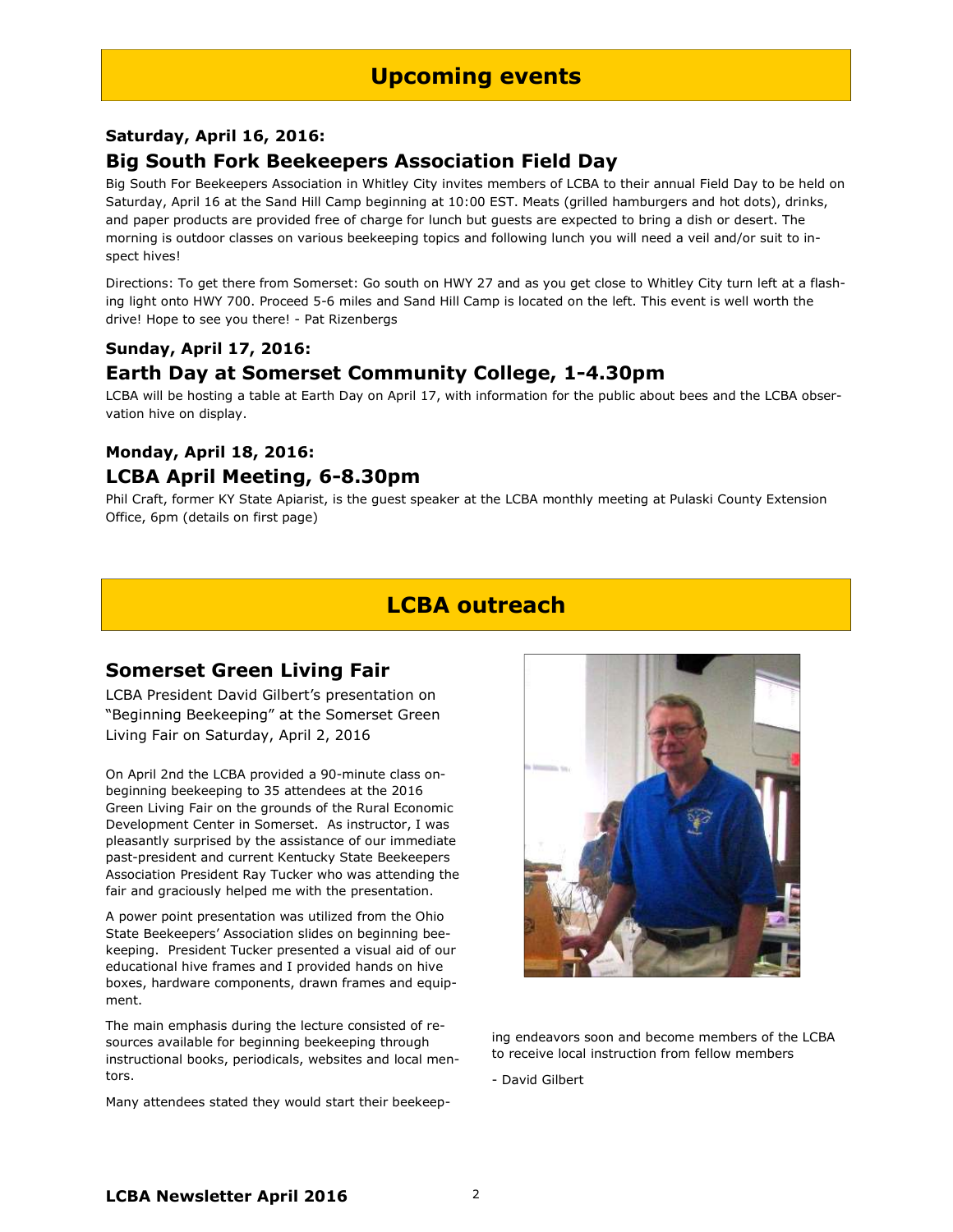### March 2016 LCBA meeting report

#### Dr. Tammy Horn-Potter

LCBA were pleased to host Kentucky State Apiarist Dr. Tammy Horn as guest speaker at the association's meeting on March 22.

Dr. Horn was appointed State Apiarist in 2014. Her primary goals as apiarist are to document hive health, promote economic development, and provide education and outreach.

Dr. Horn presented a program on spring management of bee hives, with an explanation on bee population development at this time of year and the importance of keeping bees healthy, fed, and free of pests.

Later in the evening, her second presentation covered the development and rearing of queen bees.

Over 70 people attended the special meeting, and Dr. Horn's presentations were well received.

Thanks to Pat and Imants Rizenbergs for arranging refreshments at the meeting.



Following her talk, a gift presentation was made by KSBA to Dr. Horn.

Pictured above: LCBA President David Gilbert, Doug Brock, Tammy Horn, Audy Faulkner, and KSBA President Ray Tucker.

### April news from the FSA

### Helping beekeepers find USDA programs and resources

USDA StrikeForce for Rural Growth and Opportunity is about getting USDA programs and services delivered to rural communities. In 2014, Agriculture Secretary Tom Vilsack announced Kentucky's StrikeForce Initiative. (Learn more at www.usda.gov/StrikeForce.) As part of this initiative, local FSA offices have made extensive efforts to conduct outreach to underserved producers representing all sectors of ag, including sectors such as beekeeping. FSA appreciates the partnership of our local beekeeper organizations in allowing us to share information with your membership.

In an effort to connect local beekeepers with programs offered throughout the entirety of USDA, I'd like to share an online resource geared toward beginning farmers, but with a wide variety of information that may be useful to all. USDA's Start2Farm website is a database of programs and resources for beginning farmers. From this online portal, you can find four types of services including training opportunities, financing resources, technical assistance, and networking. The website can be found at www.start2farm.gov.

As the face of USDA in your local area, staff members at your local FSA office welcome the opportunity to help you explore any USDA programs or services you may have questions about. Even if the program isn't directly administered by Farm Service Agency, we will work hard to find answers or a point of contact for any questions you have concerning any USDA programs.

#### Lindsey New

County Executive Director USDA – Farm Service Agency Somerset Service Center 45 Eagle Creek Drive, Ste. 101 Somerset, KY 42503 Phone: (606) 678-4842, Ext. 125 Fax: (855) 784-0872 Pulaski and McCreary Counties